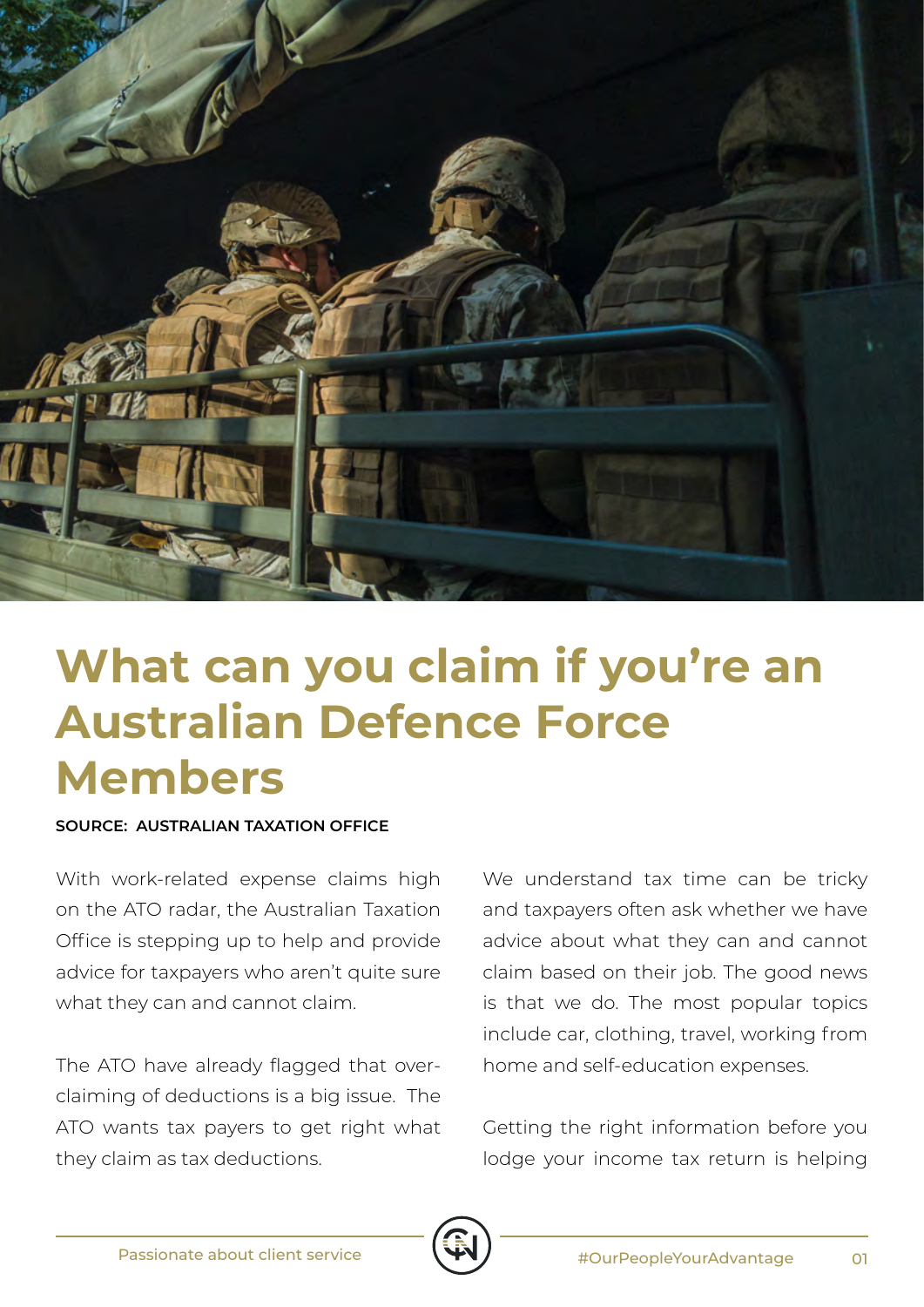our clients to get their claims right and avoid issues later on.

We want every person to have the information they need to know whether they can make a claim, to get it right, and know what records they need to keep. Understanding what you can and cannot claim will help ensure that your income tax return is processed quickly and any refund is paid as soon as possible. Most people want to lodge their income tax return with the right information and helping people to do that in the first place is the most efficient way to operate.

## **What you can and can't claim**

Each occupation has specific circumstances which affect what can and cannot be claimed. Here are some snippets from some ATO occupation guides. Remember, regardless of the occupation you are in, you can only claim the work-related part of expenses, and you must meet the three golden rules:

- You must have spent the money yourself and not been reimbursed;
- The claim must be directly related to earning your income; and
- You need a record to prove it.

## **Australian Defence Force Members employees: workrelated expenses**

Common deductions include the following:

• You can claim a deduction when you:

- drive between separate jobs on the same day
- drive to and from an alternate workplace for the same employer on the same day – eg if you are required to travel from your normal Army base to another military base to attend a fitness assessment.
- You can only claim the cost of fitness expenses if your job requires you to maintain a fitness well above the ADF general standard, eg if you are a physical training instructor with the Australian Special Forces.
- You can claim a percentage of the running costs of your home office if you have to work from home, including depreciation of office equipment, work-related phone calls and internet access charges, and electricity for heating, cooling and lighting costs. If you are required to purchase equipment for your work and it costs more than \$300, you can claim a deduction for this cost spread over a number of years (depreciation). If you keep a diary of your home office usage,